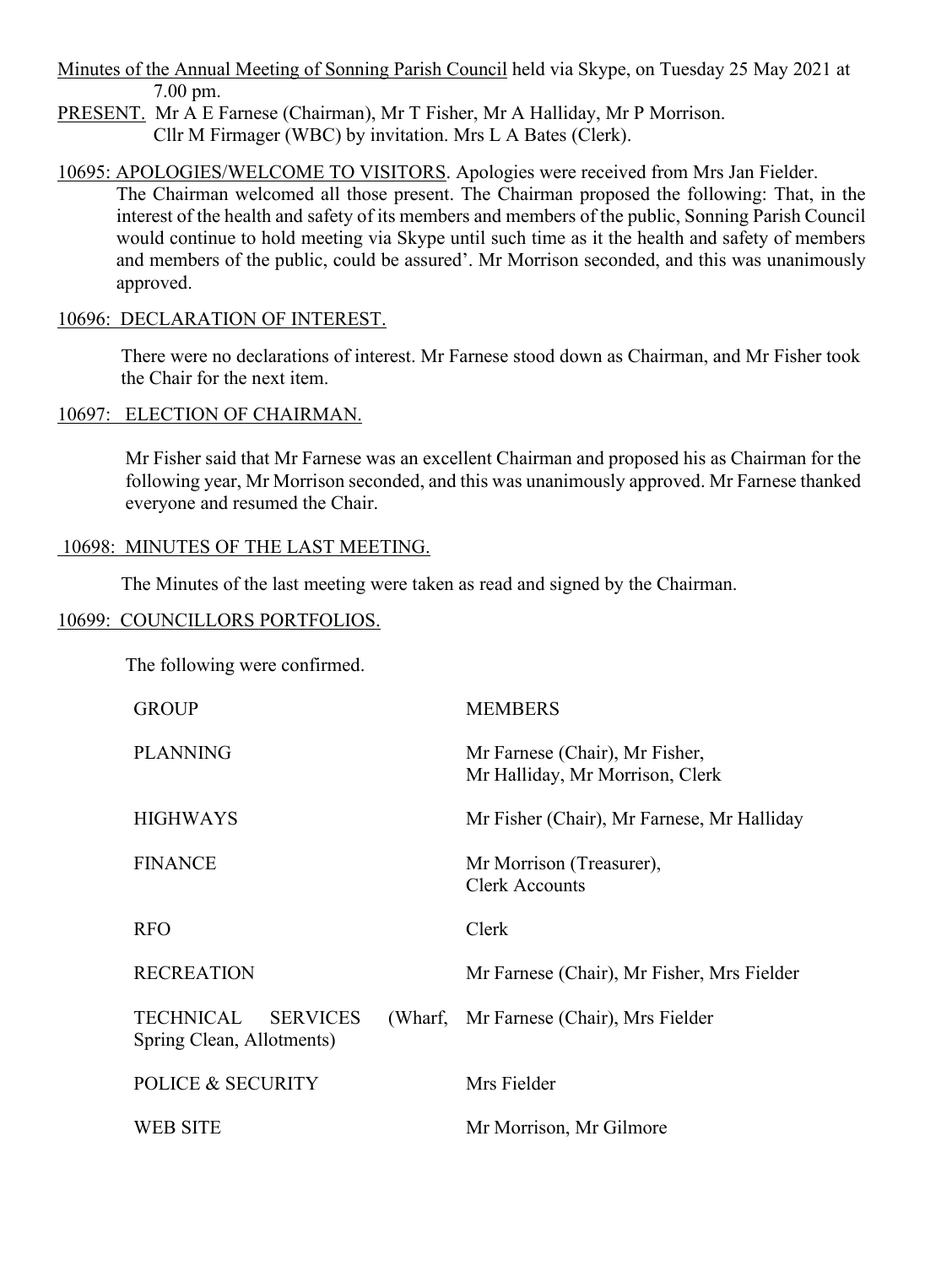### 16700: APPOINTMENT TO OUTSIDE BODIES.

The following ongoing appointments were confirmed,

ALMSHOUSE TRUST SONNING & DISTRICT WELFARE TRUST SONNING EDUCATIONAL FOUNDATION PEARSON HALL MANAGEMENT COMMITTEE SONNING TWINNING ASSOCIATION FIRE BRIGADE TRUST

Mr Parker (from Feb '09) Mrs Baldwin (ongoing) Mrs Baldwin (ongoing) Mrs Robinson (Ongoing) Chairman (ex-officio) Chairman (ex-officio)

## 16701: CORRESPONDENCE.

Household Rubbish in Litter Bins. It had been reported that household rubbish was still being put in the litter bin at the entrance of Liguse Way and bins in other locations. WBC were looking into this. Mr Fisher said thar the Support group were working together with WBC.

WBC Covid Roll of Honour. WBC had recognised two foster families for going the extra mile during the pandemic. They would represent the WBC foster carers who had done an amazing job in challenging circumstances. Mr Fisher said that the Sonning Covid Help Group had been recognised in the WBC Covid Roll of Honour

WBC Draft Leisure Strategy. This was now out for consultation.

## 10702: PLANNING.

List. The Chairman said that the following applications had been approved: 20 West Drive (210115): 35 West Drive (210919: The Beeches Bath Road (211073): Orchard End Parkway Drive (211251): 36 Glebe Lane (210973).

The following applications were ongoing). Microsoft Campus Building 5 (210435): Reading Blue Coat School (210693). Uppfield Charvil Lane (210287). Berkshire County Sports Club (210694). Bank Cottage Holme Park Farm, (210826): Weir House (210925):

The following Appeals had been dismissed: Linkside Duffield Road 19/24/38) **APPEAL** APP/X0360/W/20/3254803 Holme Park Sports Ground **APPEAL** APP/X0360/W/20/3260833: The following applications had been refused. No refusals.

The following applications had been withdrawn. No applications had been withdrawn.

The following new applications had been received. **Reading Blue Coat School (211054).** Invalid Works to TPO Trees – TPO Reference 2/1951 (W3 and G2). (Full): **41 West Drive (211022).** Householder application for the proposed erection of a part single/part two storey rear extension, alterations to existing rear pitched roof and changes to fenestration to facilitate the creation of a first-floor balcony, plus the insertion of 1 no. rooflight: 19 Sonning Meadows (211280). Householder application for the proposed erection of a single storey side/ front infill

extension: **Fairway 7 West Drive (211077).** Full application for the proposed single storey side extension to existing dwelling to form garage, following demolition of existing annexe, carport and garage, demolition of existing detached garage, plus the erection of one 5no. bedroom dwelling and garage to the rear of the existing property, and new access: **Fairway 7 West Drive (211078).** Full application for the demolition of existing dwelling and erection of 2no. 5 bedroom detached dwellings: **14 South Drive (211492).** Application to vary conditions 2 and 4 of planning consent 200162 for the proposed erection of a part two storey and part single storey rear extension and raising of the main roof to create additional habitable space, plus insertion of 7 no. rooflights, 1 no. rear juliet balcony and changes to fenestration, following demolition of existing conservatory. Condition 2 refers to the approved details and condition 4 to the insertion of additional windows; the variation is to allow use of slate roof instead of tile; changes to fenestration; amendment to the front porch canopy roof and a single storey rear extension of the existing utility room: The Gatehouse (211495). Householder application for the proposed erection of a single storey side extension following demolition of existing utility room and the conversion of existing loft to create habitable accommodation with the insertion of 3no. dormer windows: 8 Old Bath Road (211178). Full planning application for the proposed erection 1no. dwelling, following demolition of existing dwelling.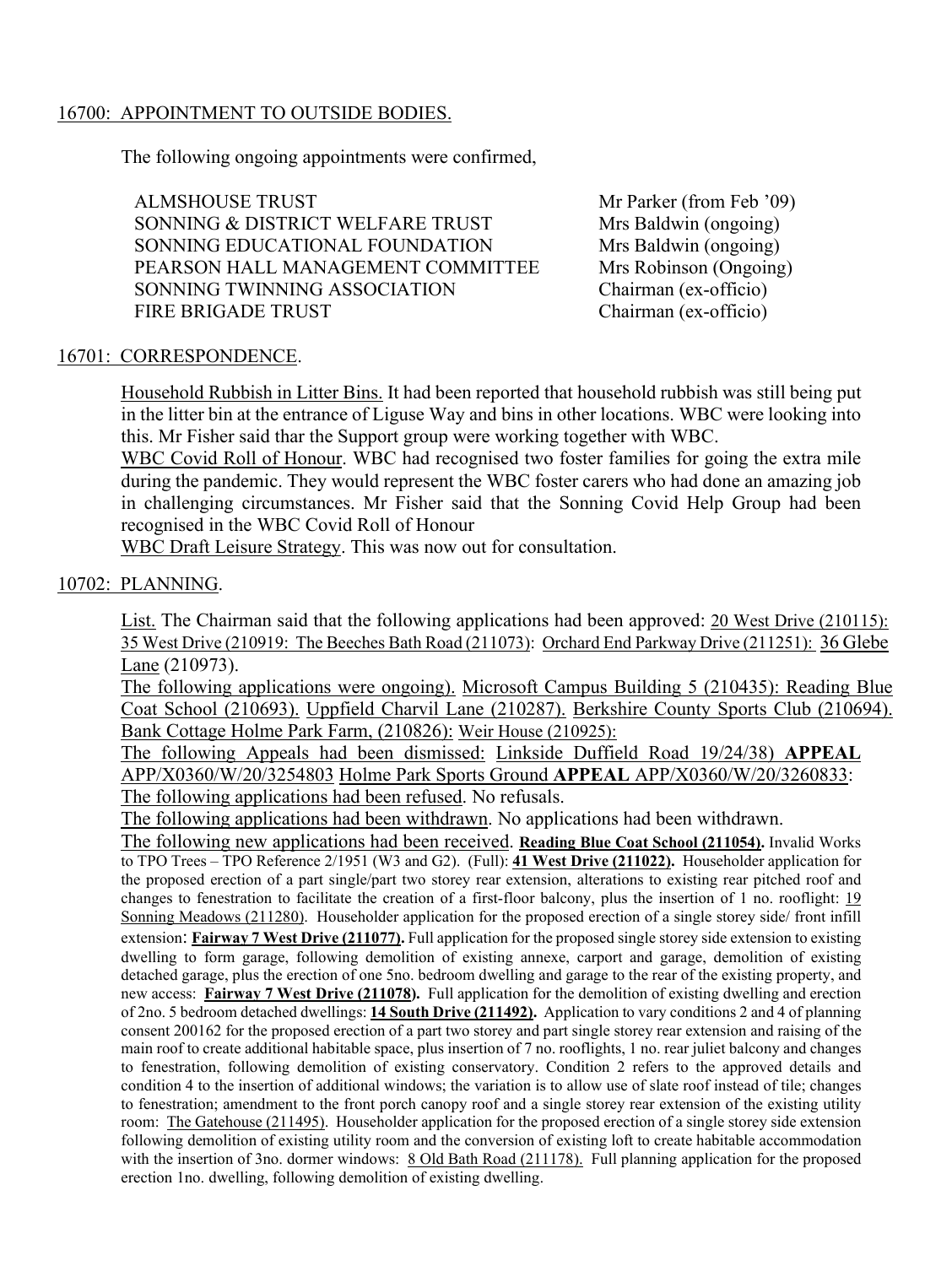### 10703: BOROUGH COUNCILLORS QUESTION TIME.

Cllr Firmager said that he would have liked to have met everyone in person on this occasion. Following the recent elections there had been some changes at WBC including a new planning committee with some new faces. Simon Week's was no longer a member of the committee. Cllr Firmager had listed the applications for 7 West Drive due to the concern it had generated. The Chairman said that he was concerned that Social Services were involved in the litter issue and that this might lead to the person involved being rehoused. Cllr Firmager said that this wouldn't happen. Mr Fisher said that the cat tin labels generated from the property were being recycled to form shopping bags, which were on sale. Mr Fisher asked about the application for 57 flats in Old Bath Road, as it was showing as decision currently pending on the WBC web site. Cllr Firmager said that this meant that the officers were still working on the conditions. Mr Fisher said that the CEO still hadn't replied, and Cllr Firmager suggested that she should be chased up. The Chairman said that there was a lot of litter being generated by youngsters using the top end of the field. Cllr Firmager said that WBC might be able to help and suggested speaking to Richard Bisett.

#### 10704: PARISHIONERS QUESTIONS.

There were no questions.

### 10705: FINANCE.

- a) Finance Report. This had been circulated and was noted.
- b) Income & Expenditure Account. These had been circulated and Mr Morrison proposed approving the accounts, the Chairman seconded, and these were unanimously approved.
- c) Payment of Accounts. Mr Morrison proposed, and Mr Halliday seconded making the following payments for April and this was unanimously approved.

| Date     | Cha | Name         | <b>Service Item</b> | <b>Gross</b> | <b>VAT</b> | <b>Net</b> | Committee        | Sub-committee                    |
|----------|-----|--------------|---------------------|--------------|------------|------------|------------------|----------------------------------|
| 16/04/21 | 790 | Intersmart   | Elect<br>Pav.       | 721.20       | 120.20     | 601.00     | <b>SPORT</b>     | Pav. Electrics                   |
|          |     |              | Inspect             |              |            |            |                  |                                  |
| 16/04/21 | 791 | Sonning      | Litter x 10         | 1666.66      | 0.00       | 1666.66    | <b>HIGH</b><br>& | Litter Collection                |
|          |     | Litter       |                     |              |            |            | <b>LIGHT</b>     |                                  |
| 30/04/21 | 792 | Royal Mail   | Post Licence        | 119.40       | 19.90      | 99.50      | N PLAN           | Post Paid Licence                |
| 30/04/21 | 793 | TIVOLI       | $\log$ Bins + Play  | 194.57       | 32.43      | 162.14     | <b>ENVIRON</b>   | $\log \text{Bins} + \text{Play}$ |
|          |     |              | Inspect             |              |            |            |                  |                                  |
| 30/04/21 | 794 | Henley.      | Main Mow x 2        | 520.00       | 0.00       | 520.00     | <b>REC</b>       | Main Mow                         |
|          |     | Land         |                     |              |            |            |                  |                                  |
| 30/04/21 | 795 | Castle Water | Allotment Water     | 54.88        | 0.00       | 54.88      | <b>ENVIRON</b>   | Allot Water                      |
| 30/04/21 | 796 | Castle Water | Square Water        | 168.79       | 0.00       | 168.79     | <b>SPORT</b>     | Square Water                     |
|          |     |              |                     | 3445.50      | 172.53     | 3272.97    |                  |                                  |

| PAYMENT OF ACCOUNTS MAY 2021 (01 APRIL to 30 APRIL '21) |  |
|---------------------------------------------------------|--|
|                                                         |  |

### 10706: HIGHWAYS

Speed Indicators (SID). The Chairman said that thanks were due to Mr Runnalls who had assisted in changing the battery again. The maximum speed recorded outside the school in Pound Lane was 60 mph at 7.30 pm in the evening and generally speeds seemed to be increasing. The mobile SID had been moved to Pound Lane south near West Drive. The maximum speed was 60 mph at midnight. Mr Fisher had spoken to martin heath at WBC, but his figures differed from those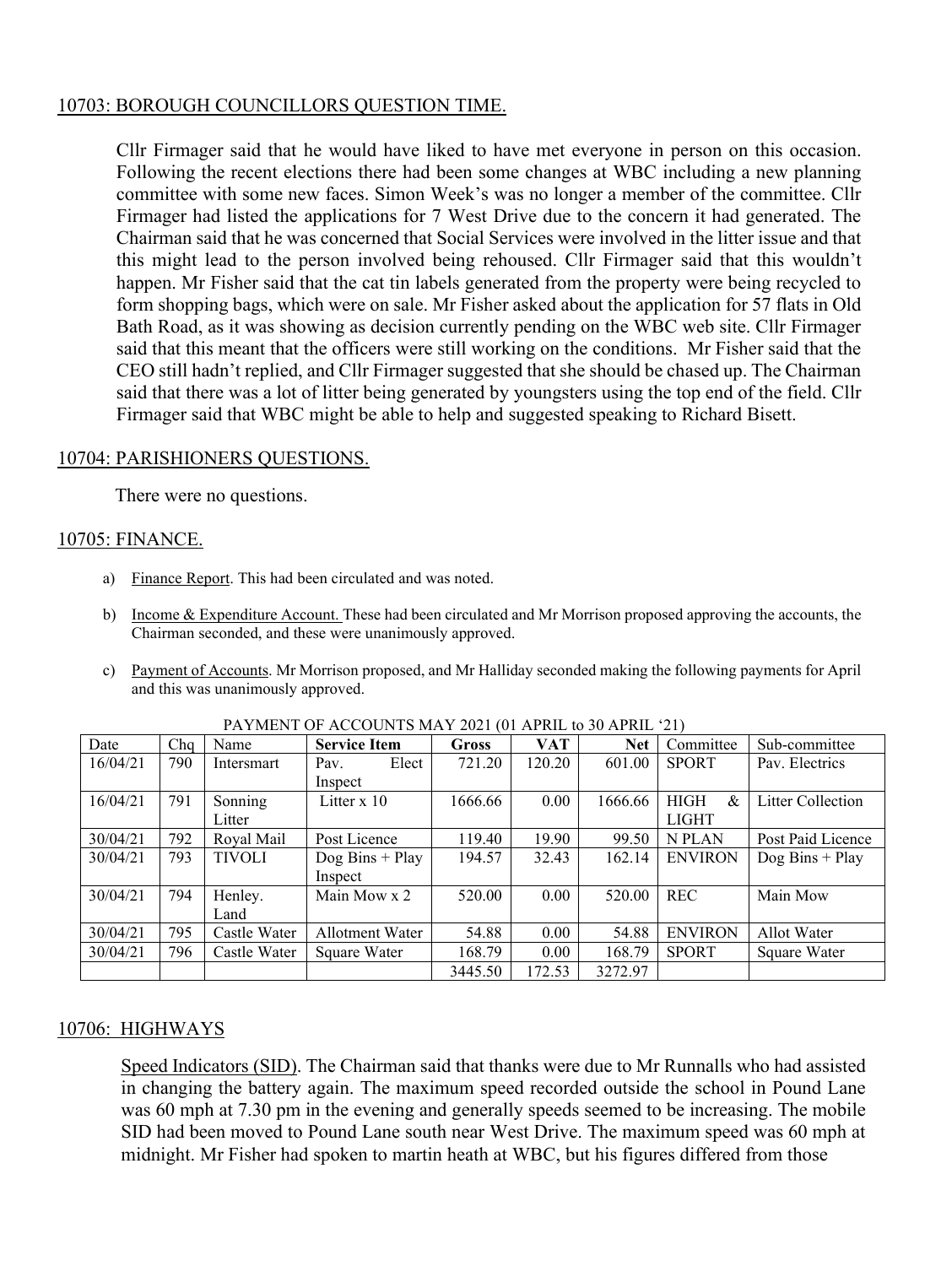## 10706: HIGHWAYS (Con't)

supplied by SPC. Ashley Waite (WBC Highways) had sent a copy of a document analysing the use of white lines on highways and the report had concluded that removing central white lines on carriageways saw a significant reduction of vehicle speeds. It did however say that not all roads were suitable for such modification. Mr Fisher said that it had been reported on Sonning Buzz that a speeding vehicle had overturned and crashed into the low wall outside Bishop's Close.

Contact with Cllr Jorgensen. It was agreed that it was unlikely that there would be a reply now. Wayfinding Signs. The Chairman said that a suitable time needed to be found to meet up, but this was dependent on the weather. The Society had objected to the 'urban' example provided by WBC.

## 10707: RECREATION AND ENVIRONMENT W.G

- a) Safety Checks. The Chairman said that Tivoli were now carrying out a monthly check of the playground in addition to Councillors checks. The Chairman and Mr Fisher had used the ROSPA report to draw up of list of repairs. Mr Fisher would copy the ROSPA list to contractors, dealing with playground repairs, asking for quotes.
- b) RBCS Proposal for 5-bar Gate Ali's Pound. Following a meeting with the Chairman and Mr Fisher RBCS had obtained a quote for a wooden 5-bar gate, including pedestrian gate, to close the gap between Ali's Pond and the RBCS Nature Reserve and asked if SPC would like to make a contribution to the cost of £828 plus VAT. Mr Fisher proposed sharing the cost and the Chairman seconded saying that it was unlikely to stop the travellers but by supporting the installation of the gate SPC would be seen to making a gesture. This was unanimously agreed. The Chairman and Mr Fisher would double check the location of the gate and if satisfactory the Clerk would confirm the agreement with RBCS.
- c) Proposal for Boat Hire from the Wharf. The Chairman said that he was concerned about the boats, which were 14 ft long and could be difficult to manoeuvre and might not be suitable for everyone. Mr Morrison said that legal advice was needed so that there was some indemnity to protect SPC and for the boat owners to take responsibility. There was a short discussion about other boat hire operation taking place in many locations along the river. The Chairman said that the boats would need to come into the bank forwards and wondered how users would be protected at this point. Mr Fisher said that the owners would take on the risk. It was agreed that the Clerk should contact SPC's solicitors, Blandy & Blandy for a quote and that any expenses involved in setting up an agreement should be borne by those operating the business.
- d) Proposed Open Air Theatre. Mr Fisher had been approached by the SCC about holding an open-air theatre on the recreations ground. Following discussion there was general support but more details were required. Mr Fisher would reply to SCC.

# 10708: TECHNICAL SERVICES.

.

Safety Checks. These had been carried out.

Litter KGV Field. The litter bins at the top of the field were being filled to overflowing and bags were too heavy to take down to the Wharf for collection. The Chairman had agreed to contact WBC about this.

### 10709: CLIMATE CHANGE.

WBC Tree Scheme. There had been no further news about tree planting.

Offer of 7 Small Oak Trees